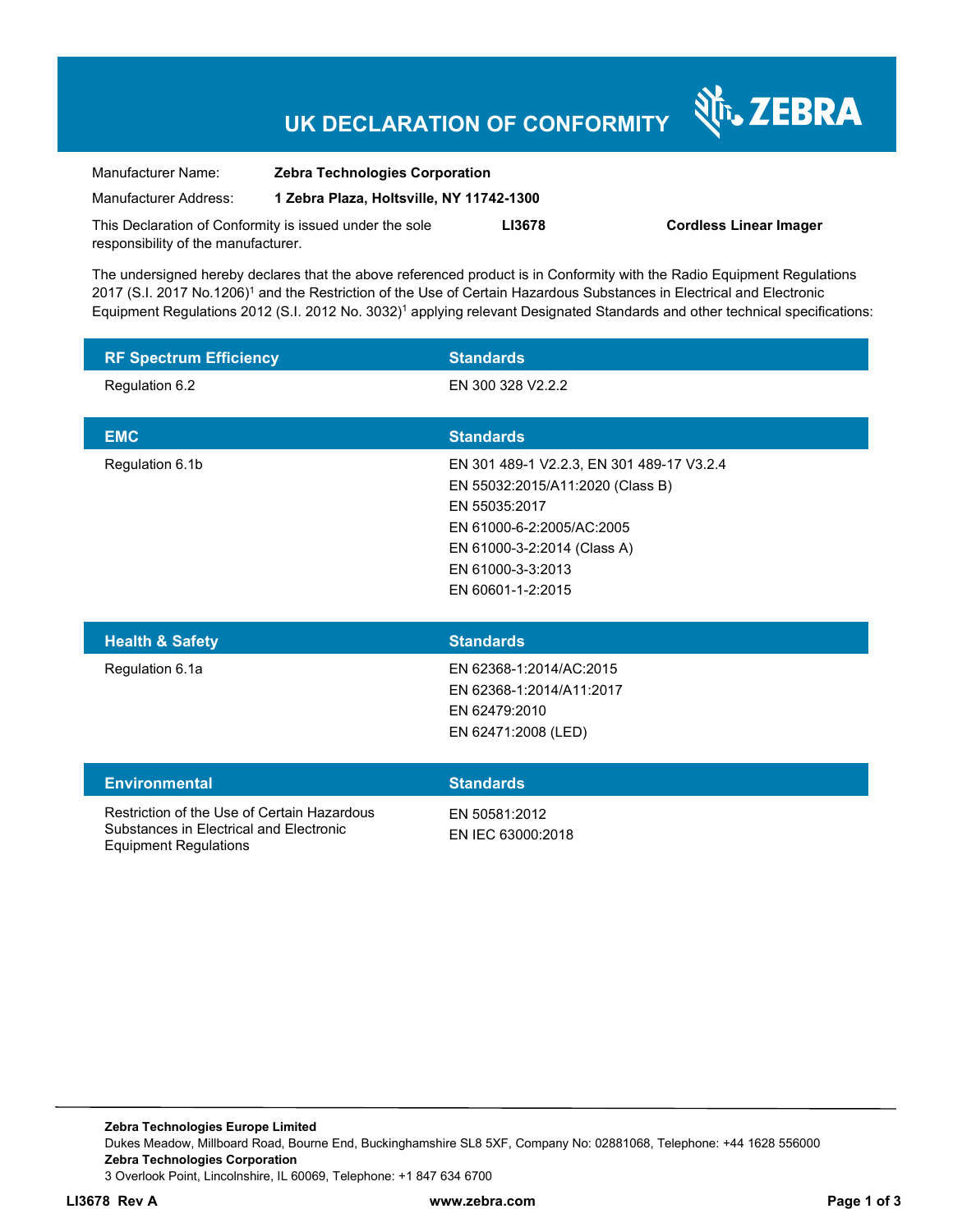## **UK DECLARATION OF CONFORMITY**



With regard to the Radio Equipment Regulations 2017 (S.I. 2017 No.1206)<sup>1</sup>, the conformity assessment procedure referred to in regulation 41(4)(a) and detailed in Schedule 2 has been followed.

 $^{\rm 1}$  As amended by applicable EU withdrawal legislation implemented at the time of issuing this declaration

### **Signed on behalf of Zebra Technologies Corporation**

*(Signature of authorized person)* Marco Belli Rev: A Sr. Manager, Regulatory **Date: 29 March 2021** Place: Bourne End, UK

**Zebra Technologies Europe Limited**  Dukes Meadow, Millboard Road, Bourne End, Buckinghamshire SL8 5XF, Company No: 02881068, Telephone: +44 1628 556000 **Zebra Technologies Corporation**  3 Overlook Point, Lincolnshire, IL 60069, Telephone: +1 847 634 6700